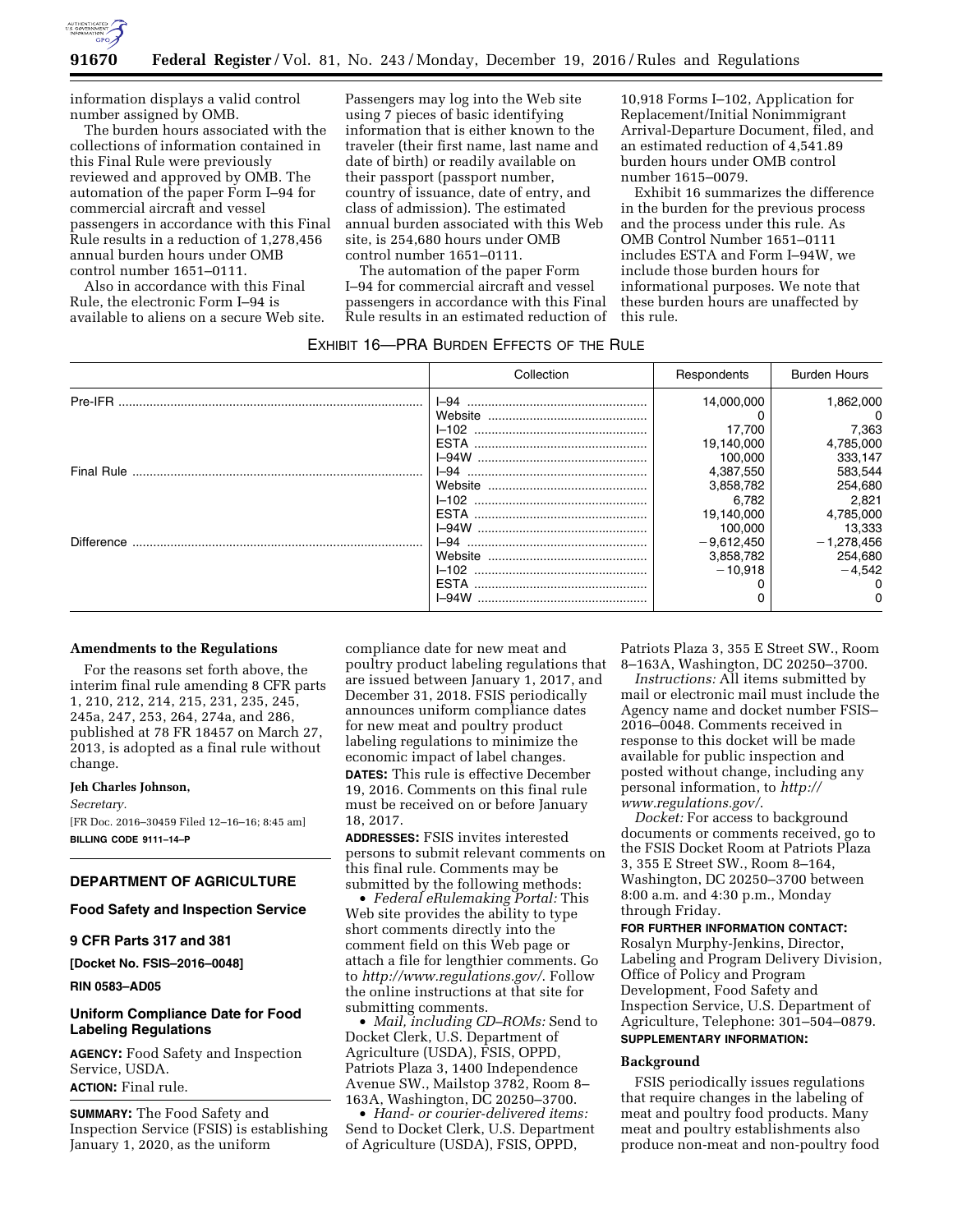products that are subject to the jurisdiction of the Food and Drug Administration (FDA). FDA also periodically issues regulations that require changes in the labeling of products under its jurisdiction.

On December 14, 2004, FSIS issued a final rule that established January 1, 2008, as the uniform compliance date for new meat and poultry labeling regulations issued between January 1, 2005, and December 31, 2006. The 2004 final rule also provided that the Agency would set uniform compliance dates for new labeling regulations in 2-year increments and periodically issue final rules announcing those dates. Consistent with that final rule, the Agency has published five final rules establishing the uniform compliance dates of January 1, 2010, January 1, 2012, January 1, 2014, January 1, 2016, and January 1, 2018 (72 FR 9651, 73 FR 75564, 75 FR 71344, 77 FR 76824, and 79 FR 71007).

#### **The Final Rule**

This final rule establishes January 1, 2020, as the uniform compliance date for new meat and poultry product labeling regulations that are issued between January 1, 2017 and December 31, 2018, and is consistent with the previous final rules that established uniform compliance dates. In addition, FSIS's approach for establishing uniform compliance dates for new food labeling regulations is consistent with FDA's approach. FDA is also planning to publish a final rule establishing a new compliance date.

Two-year increments enhance the industry's ability to make orderly adjustments to new labeling requirements without unduly exposing consumers to outdated labels. With this approach, the meat and poultry industry is able to plan for use of label inventories and to develop new labeling materials that meet the requirements of all labeling regulations made within the two year period, thereby minimizing the economic impact of labeling changes.

This compliance approach also serves consumer's interests because the cost of multiple short-term label revisions that would otherwise occur would likely be passed on to consumers in the form of higher prices.

FSIS encourages meat and poultry companies to comply with new labeling regulations as soon as it is feasible. If companies initiate voluntary label changes, they should consider incorporating any new requirements that have been published as final regulations.

The new uniform compliance date will apply only to final FSIS regulations

that require changes in the labeling of meat and poultry products and that are published after January 1, 2017, and before December 31, 2018. For each final rule that requires changes in labeling, FSIS will specifically identify January 1, 2020, as the compliance date. All meat and poultry food products that are subject to labeling regulations promulgated between January 1, 2017, and December 31, 2018, will be required to comply with these regulations on products introduced into commerce on or after January 1, 2020. If any food labeling regulation involves special circumstances that justify a compliance date other than January 1, 2020, the Agency will determine an appropriate compliance date and will publish that compliance date in the rulemaking.

In rulemaking that began with the May 4, 2004, proposed rule, FSIS provided notice and solicited comment on the concept of establishing uniform compliance dates for labeling requirements (69 FR 24539). In the March 5, 2007, final rule, FSIS noted that the Agency received only four comments in response to the proposal, all fully supportive of the policy to set uniform compliance dates. Therefore, in the March 5, 2007, final rule, FSIS determined that further rulemaking for the establishment of uniform compliance dates for labeling requirements is unnecessary (72 FR 9651). The Agency did not receive comments on the 2007 final rule, and the comments FSIS received on the 2012 final rule on the uniform compliance date were outside the scope of the rule (77 FR 76824). Consistent with its statement in 2007, FSIS finds at this time that further rulemaking on this matter is unnecessary. However, FSIS is providing an opportunity for comment on the uniform compliance date established in this final rule.

# **Executive Order 12988**

This final rule has been reviewed under the Executive Order 12988, Civil Justice Reform. Under this final rule: (1) All state and local laws and regulations that are inconsistent with this rule will be preempted; (2) no retroactive effect will given to this rule; and (3) no retroactive proceedings will be required before parties may file suit in court challenging this rule.

# **Executive Orders 12866 and 13563 and the Regulatory Flexibility Act**

Executive Orders 12866 and 13563 direct agencies to assess all costs and benefits of available regulatory alternatives and, if regulation is necessary, to select regulatory approaches that maximize net benefits

(including potential economic, environmental, public health and safety effects, distributive impacts, and equity). Executive Order (E.O.) 13563 emphasizes the importance of quantifying both costs and benefits, of reducing costs, of harmonizing rules, and of promoting flexibility. This final rule has been reviewed under E.O. 12866. The Office of Management and Budget (OMB) has determined that it is a not significant regulatory action under section 3(f) of E.O. 12866 and, therefore, it has not been reviewed by OMB.

This rule does not have a significant economic impact on a substantial number of small entities; consequently, a regulatory flexibility analysis is not required (5 U.S.C. 601–612).

### **Paperwork Requirements**

There are no paperwork or recordkeeping requirements associated with this policy under the Paperwork Reduction Act of 1995 (44 U.S.C. 3501– 3520).

# **E-Government Act Compliance**

FSIS and USDA are committed to achieving the purposes of the E-Government Act (44 U.S.C. 3601, *et seq.*) by, among other things, promoting the use of the Internet and other information technologies and providing increased opportunities for citizen access to Government information and services, and for other purposes.

#### **USDA Nondiscrimination Statement**

No agency, officer, or employee of the USDA shall, on the grounds of race, color, national origin, religion, sex, gender identity, sexual orientation, disability, age, marital status, family/ parental status, income derived from a public assistance program, or political beliefs, exclude from participation in, deny the benefits of, or subject to discrimination any person in the United States under any program or activity conducted by the USDA.

# **How To File a Complaint of Discrimination**

To file a complaint of discrimination, complete the USDA Program Discrimination Complaint Form, which may be accessed online at *[http://](http://www.ocio.usda.gov/sites/default/files/docs/2012/Complain_combined_6_8_12.pdf) [www.ocio.usda.gov/sites/default/files/](http://www.ocio.usda.gov/sites/default/files/docs/2012/Complain_combined_6_8_12.pdf) [docs/2012/Complain](http://www.ocio.usda.gov/sites/default/files/docs/2012/Complain_combined_6_8_12.pdf)*\_*combined*\_*6*\_*8*\_ *[12.pdf](http://www.ocio.usda.gov/sites/default/files/docs/2012/Complain_combined_6_8_12.pdf)*, or write a letter signed by you or your authorized representative.

Send your completed complaint form or letter to USDA by mail, fax, or email:

*Mail:* U.S. Department of Agriculture, Director, Office of Adjudication, 1400 Independence Avenue SW., Washington, DC 20250–9410.

*Fax:* (202) 690–7442